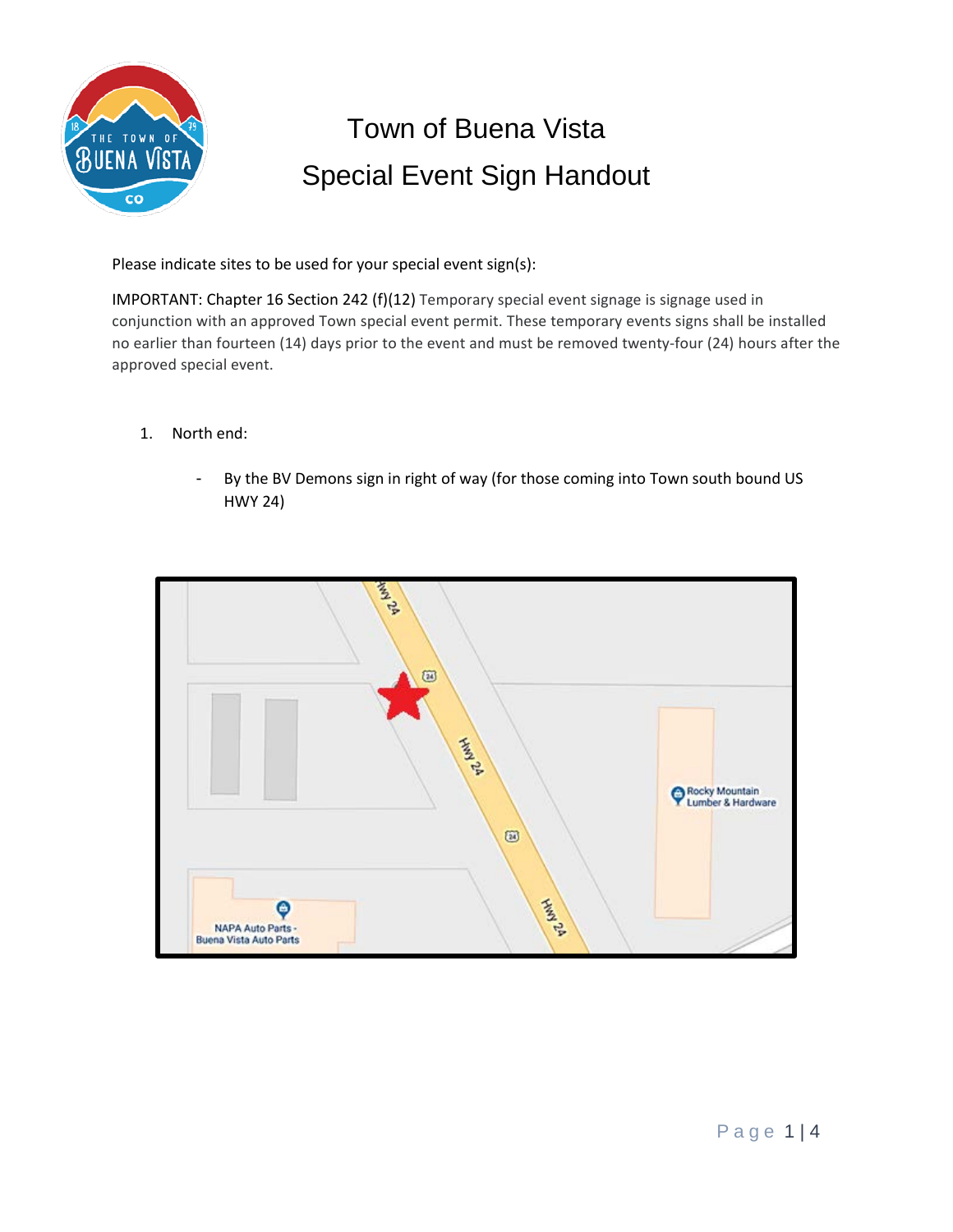- 2. McPhelemy Park:
	- Before traffic light in the right of way (for south bound traffic on US Hwy 24 and W Main)



- 3. South end:
	- By the BV Demons sign along US HWY 24 off of Baylor and the highway (for those coming into Town south bound US HWY 24)

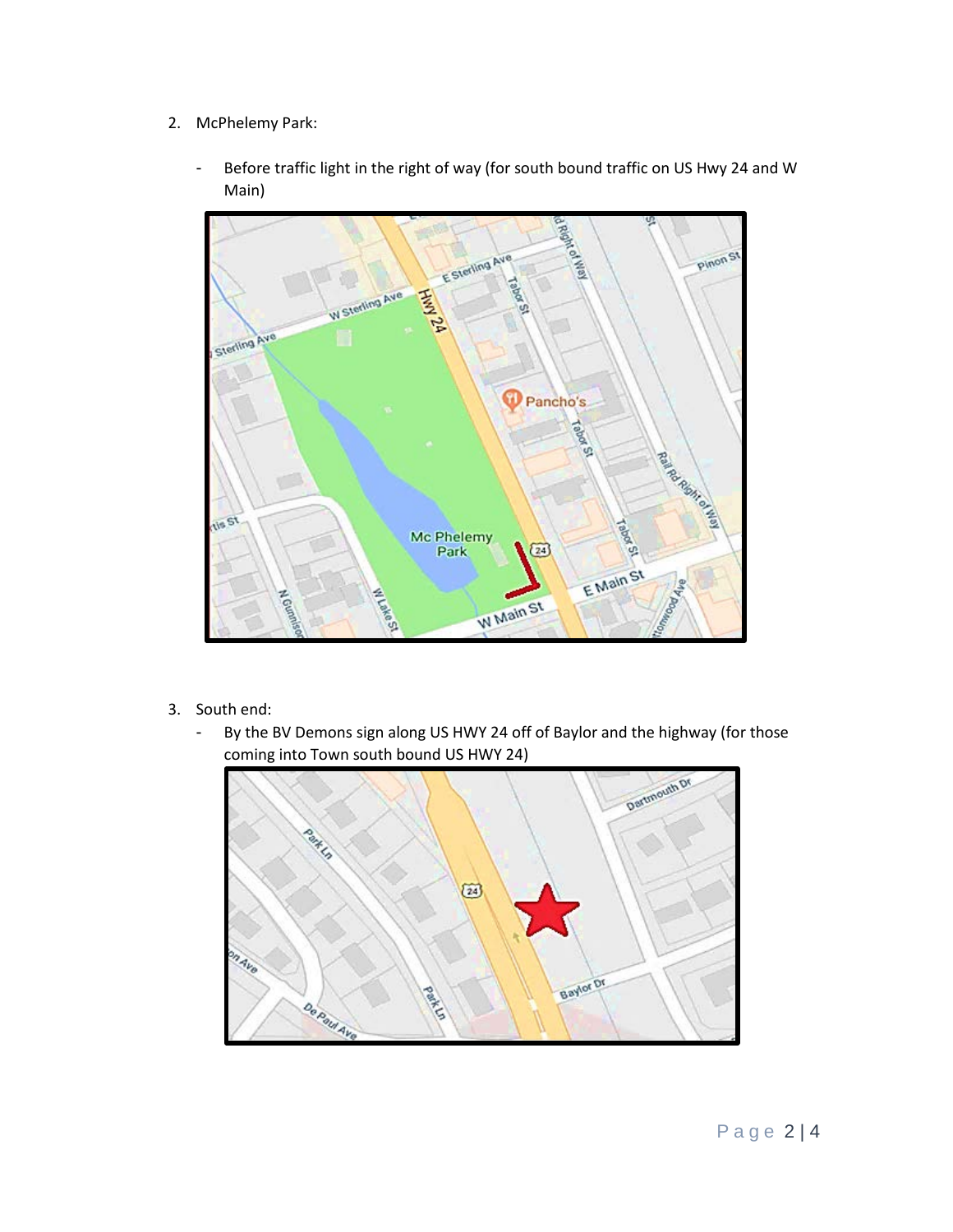- 4. Forrest Square Park:
	- By the Chamber of commerce building along US HWY 24 (for those north bound on US HWY 24)



- 5. South Main:
	- At the intersection of East Main and South Main by the pump track (for those coming down to the river)